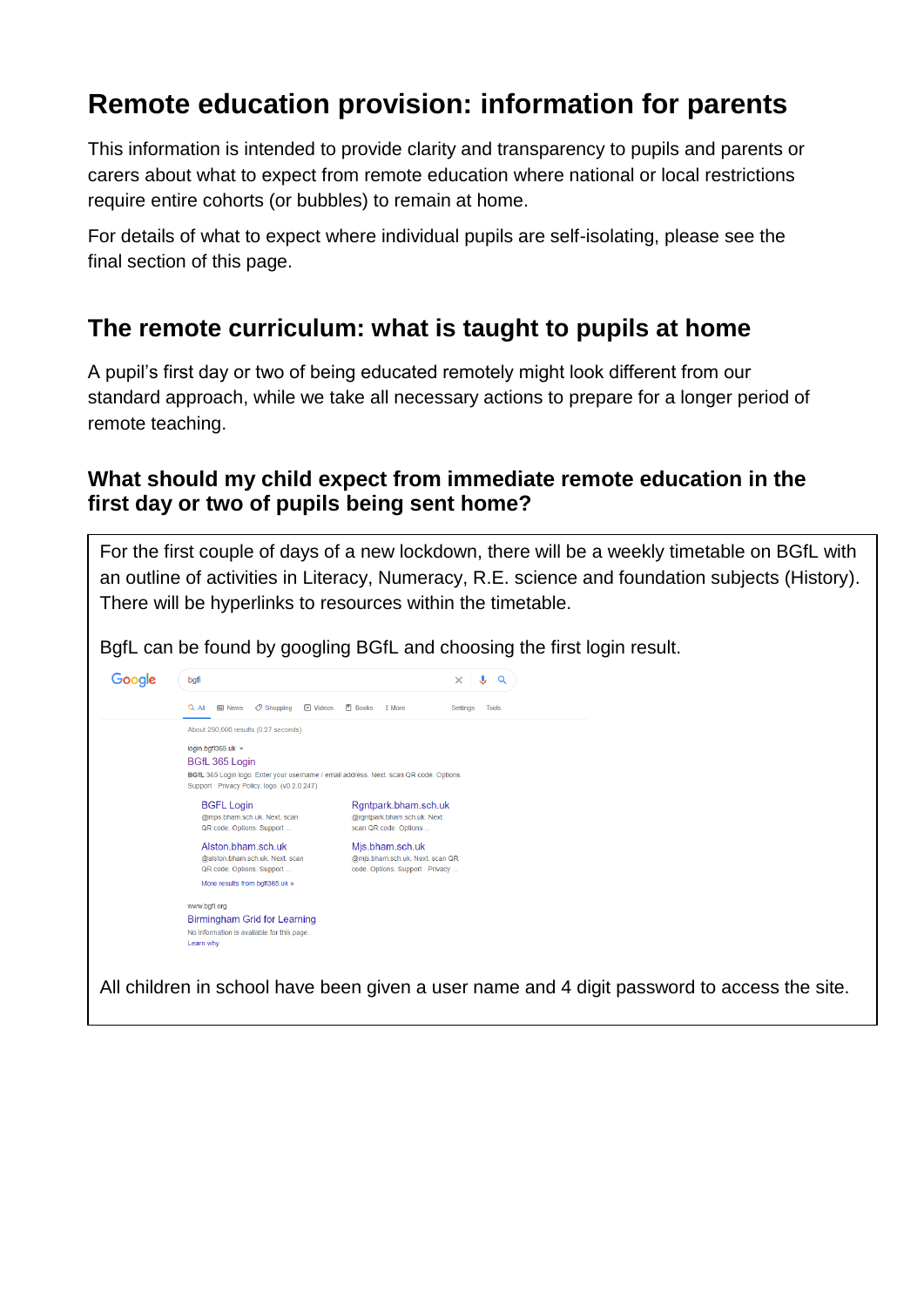### **Following the first few days of remote education, will my child be taught broadly the same curriculum as they would if they were in school?**

- We will aim to teach the same curriculum remotely as we do in school.
- We will make provision for Literacy (reading and writing), Numeracy, R.E., science and Humanities (History, this term) and P.E.
- We teach the same curriculum remotely as we do in school wherever possible and appropriate. However, we have needed to make some adaptations in some subjects. For example, in science it is not possible to do practical investigations work.
- We will also provide a link to a weekly Collective Worship (Prayer session)

## **Remote teaching and study time each day**

### **How long can I expect work set by the school to take my child each day?**

We expect that remote education (including remote teaching and independent work) will take pupils broadly the following number of hours each day:

| <b>EYFS</b> | Two to three hours per day. |
|-------------|-----------------------------|
| Key Stage 1 | Three hours per day.        |
| Key Stage 2 | Four hours per day.         |

Children are not expected to spend this amount of time actually online on BgFL. The hours include offline learning such as reading, and any paper based work such as Art that the children are directed to do by their teacher.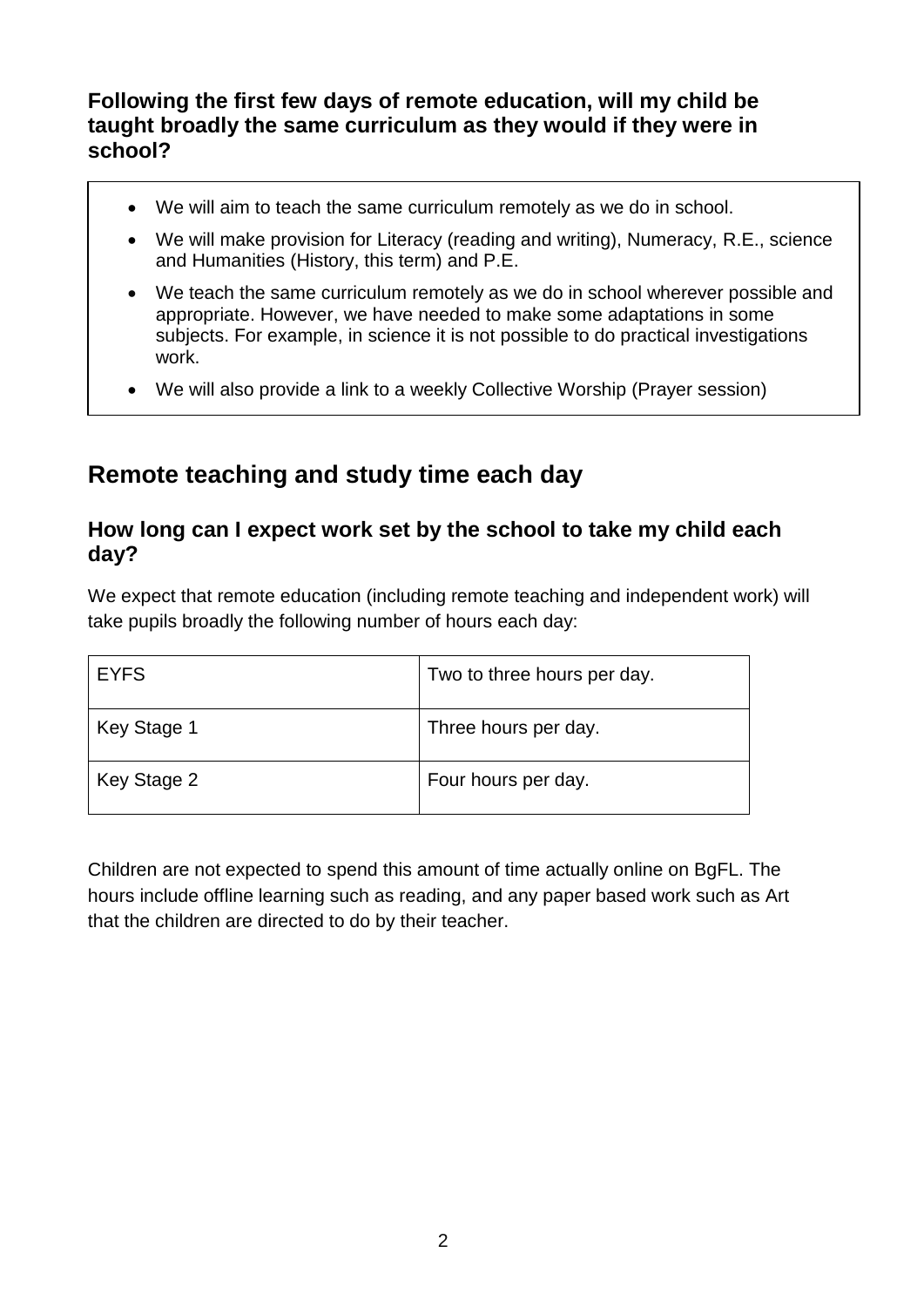## **Accessing remote education**

### **How will my child access any online remote education you are providing?**



### **If my child does not have digital or online access at home, how will you support them to access remote education?**

We recognise that some pupils may not have suitable online access at home. We take the following approaches to support those pupils to access remote education:

- School has a limited number of laptops that we are able to lend to families who meet the eligibility criteria
- School has a limited number of data cards
- For children who do not have access to a laptop, an iPad can be used to access learning on BGfL
- PlayStations and Xboxes can also be used to access learning
- Where a child can access the online learning but not annotate the activity sheets, parents can request paper copies of the work sheets to do instead.
- School can either post or deliver a pack of paper based learning to home
- Packs can be posted back to school or school may be able to collect packs on one of the twice weekly delivery slots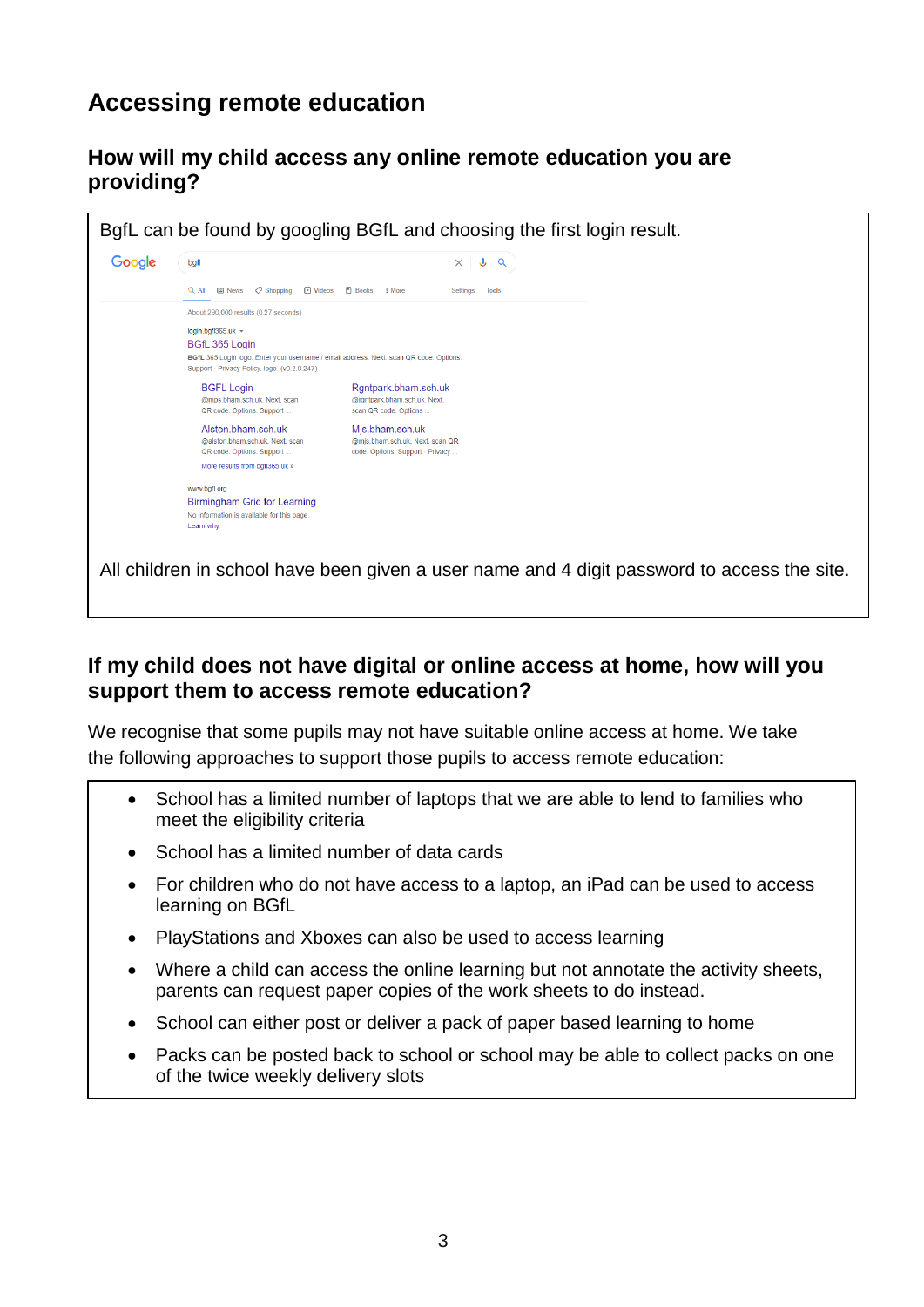## **How will my child be taught remotely?**

We use a combination of the following approaches to teach pupils remotely:

- Following the initial first few days of lockdown, there will be more detailed explanations of the work that has been set. The teaching may be presented in different ways e.g. video links to external sites, hyperlinks to external sites and external resources, powerpoints with narration, worksheets (some with voice over) that can be written on by the children and then marked by the teacher and in some cases live or recorded lessons from the teacher.
- printed paper packs produced by teachers (e.g. workbooks, worksheets)
- textbooks and reading books pupils have at home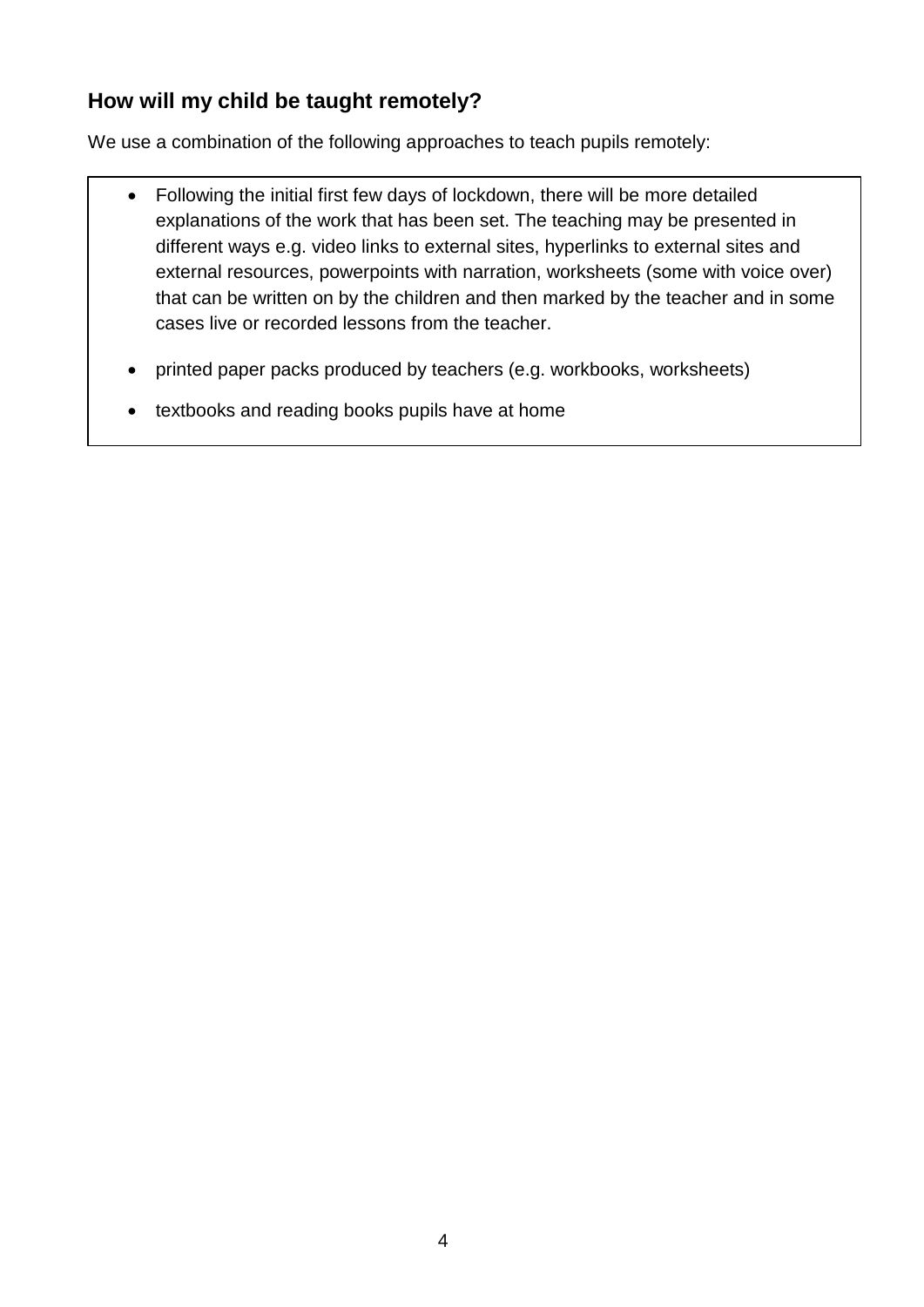## **Engagement and feedback**

### **What are your expectations for my child's engagement and the support that we as parents and carers should provide at home?**

#### **St Edmund's Catholic Primary School - Remote Learning Policy for Pupils**

- As you are currently unable to attend school, your Teachers have been setting up work on Bgfl (Entrust) on weekly basis. In order to access the work, you must log on to Bgfl using the username and passcode provided by the School. Once you are on the J2 Launch page please click on My Files tiles, then Shared files and your Year group folder. You will see Blue Folders clearly labelled with each week's date. Inside the folder there will be a Document called 'Instruction for this week's Learning' which will be a summary of what children are expected to do that week. There will also be a document labelled 'Online Timetable. This documents contains hyperlinks to the videos children are expected to watch before completing the worksheets that are shared in the folder. There will also be some PowerPoints shared in the folder where Teachers have recorded audio or video instruction. In order to watch the videos or listen to the audio instructions, you must download the PowerPoint by right clicking on it. There will be also be some Live Lessons delivered using Microsoft Teams.
- When attending your live lessons: Students must:
- Attend each session
- Contact your teacher if you cannot access work
- Have both microphone and camera switched off whilst your teacher is teaching.
- Ask any questions by using the chat features on Teams.
- Complete and submit all work each day to the best of your ability.
- Take no photos/ screenshots of teachers or students during the remote learning session.
- Adhere to the e-safety rules that we teach in School.
- It is important that children complete all the work set up by their teachers each week. If you are unable to complete your work online, please contact the School so that arrangements can be made to provide you with paper copies of the work.
- Parents, please help support your children's learning by maintaining routines at home and making sure your child is prepared for their learning each day by making sure they go to bed at a sensible time, getting up in good time to start their learning and taking regular breaks between activities.
- Parents, if you have problems logging on, accessing the right files please contact school.
- If you would like advice about completing the activities or your child is struggling with the tasks, please email your child's teacher.
- Thank you for all your cooperation.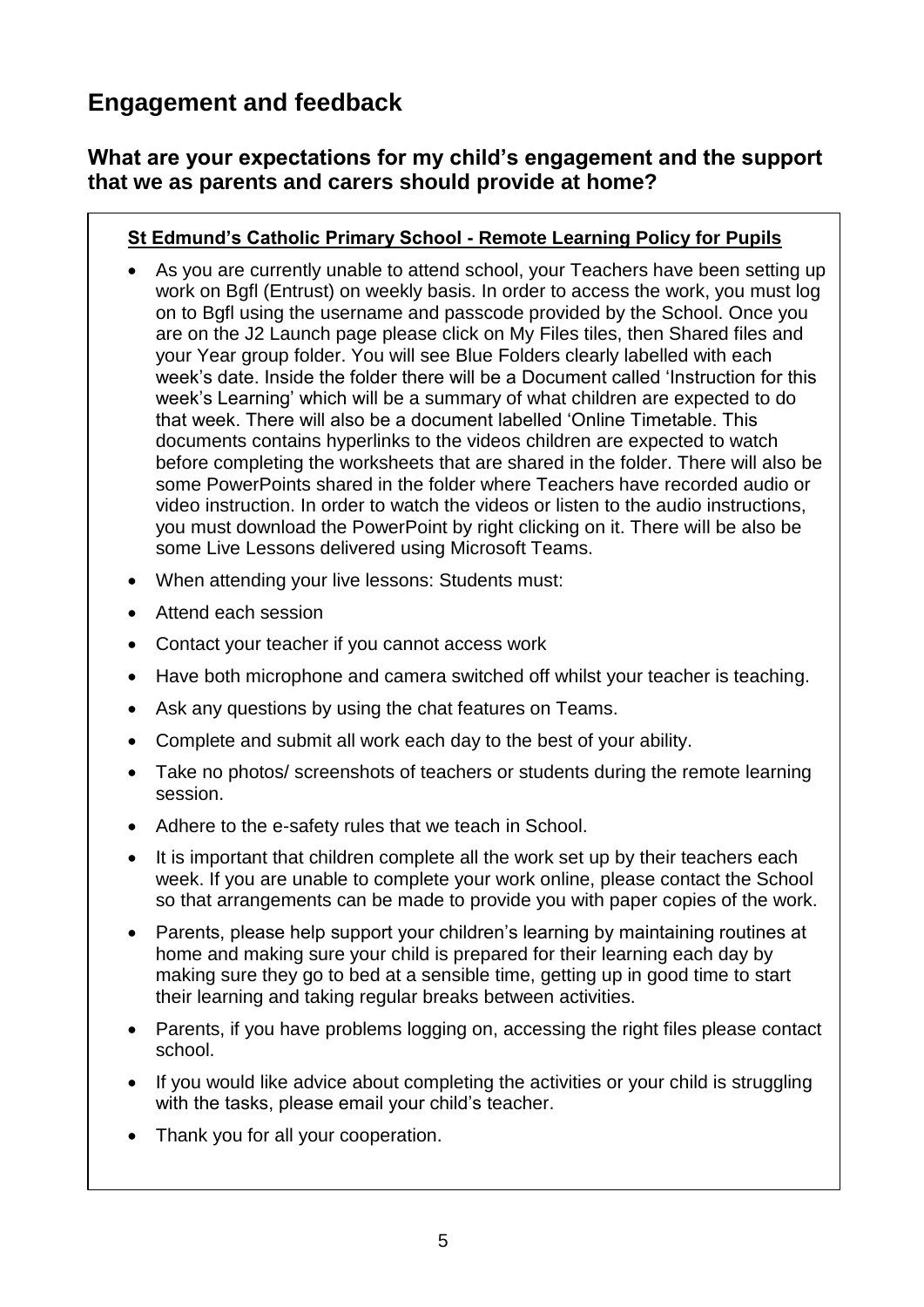**How will you check whether my child is engaging with their work and how will I be informed if there are concerns?**

- Through BGfL, teachers are able to see which children have completed activities
- Teachers will ring parents weekly to discuss their child's online learning
- Teachers may email parents to discuss issues about online learning

## **How will you assess my child's work and progress?**

Feedback can take many forms and may not always mean extensive written comments for individual children. For example, whole-class feedback or quizzes marked automatically via digital platforms are also valid and effective methods, amongst many others. Our approach to feeding back on pupil work is as follows:

- Children will receive feedback on their online learning at the weekly live class meetings
- Activity sheets that are annotated by children will be marked by teachers. Teachers may also add comments in a speech bubble attached to the work.

## **Additional support for pupils with particular needs**

### **How will you work with me to help my child who needs additional support from adults at home to access remote education?**

We recognise that some pupils, for example some pupils with special educational needs and disabilities (SEND), may not be able to access remote education without support from adults at home. We acknowledge the difficulties this may place on families, and we will work with parents and carers to support those pupils in the following ways:

- Teachers will set work at different levels to support children of different abilities
- For younger children, i.e. Nursery Year 1, teachers may include practical ideas for learning that can be done at home, on walks, in the park etc.

## **Remote education for self-isolating pupils**

Where individual pupils need to self-isolate but the majority of their peer group remains in school, how remote education is provided will likely differ from the approach for whole groups. This is due to the challenges of teaching pupils both at home and in school.